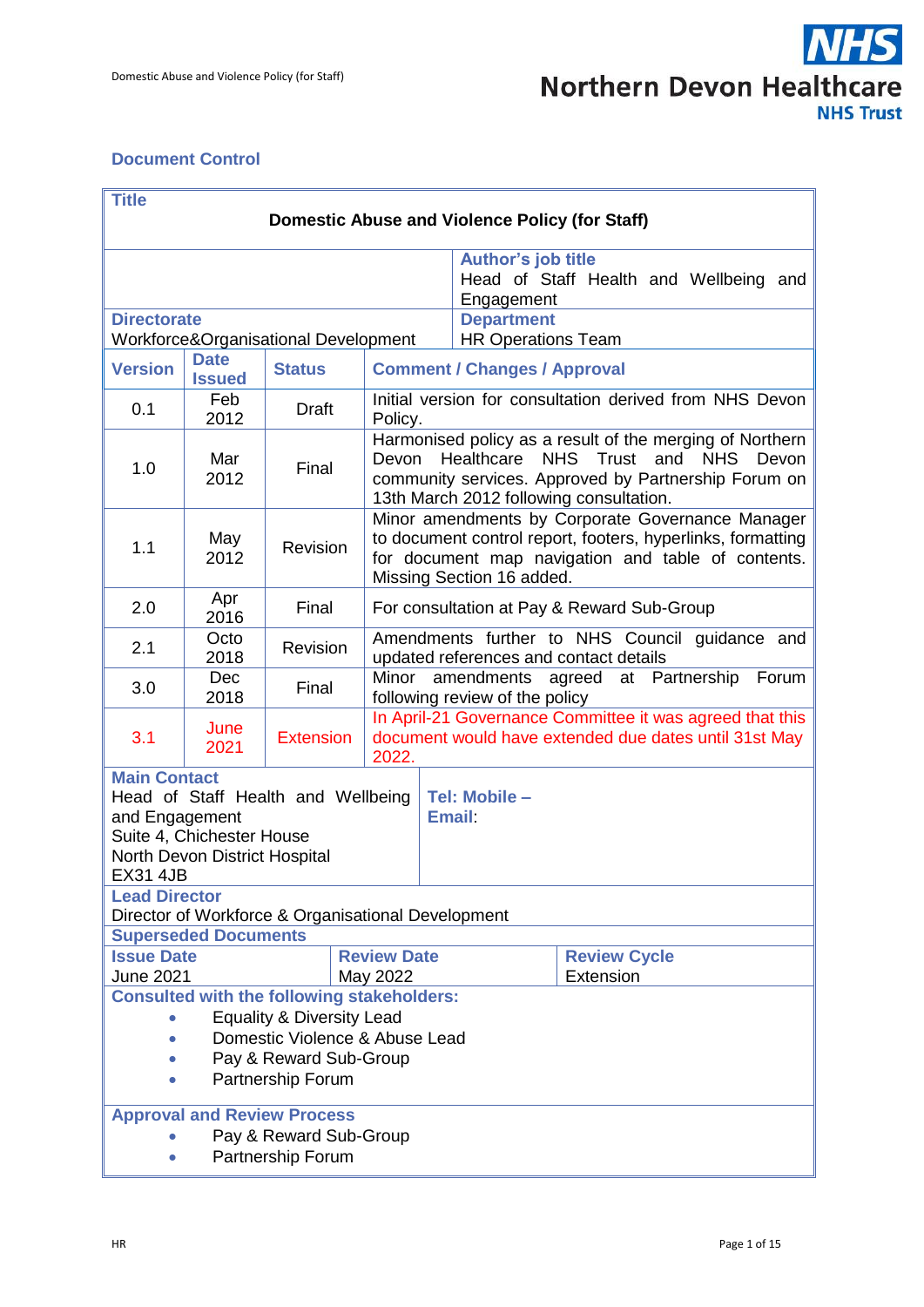| <b>Local Archive Reference</b>                                                   |                                           |  |  |  |
|----------------------------------------------------------------------------------|-------------------------------------------|--|--|--|
| G:\Policies and Procedures                                                       |                                           |  |  |  |
| <b>Local Path</b>                                                                |                                           |  |  |  |
| Workforce and HR                                                                 |                                           |  |  |  |
| <b>Filename</b>                                                                  |                                           |  |  |  |
| Domestic Abuse and Violence Policy                                               |                                           |  |  |  |
| Policy categories for Trust's internal   Tags for Trust's internal website (Bob) |                                           |  |  |  |
| website HR/People Matters                                                        | Domestic Violence, Domestic Abuse, Sexual |  |  |  |
|                                                                                  | Violence, Sexual Abuse, Abuse, Domestic   |  |  |  |

#### **Contents**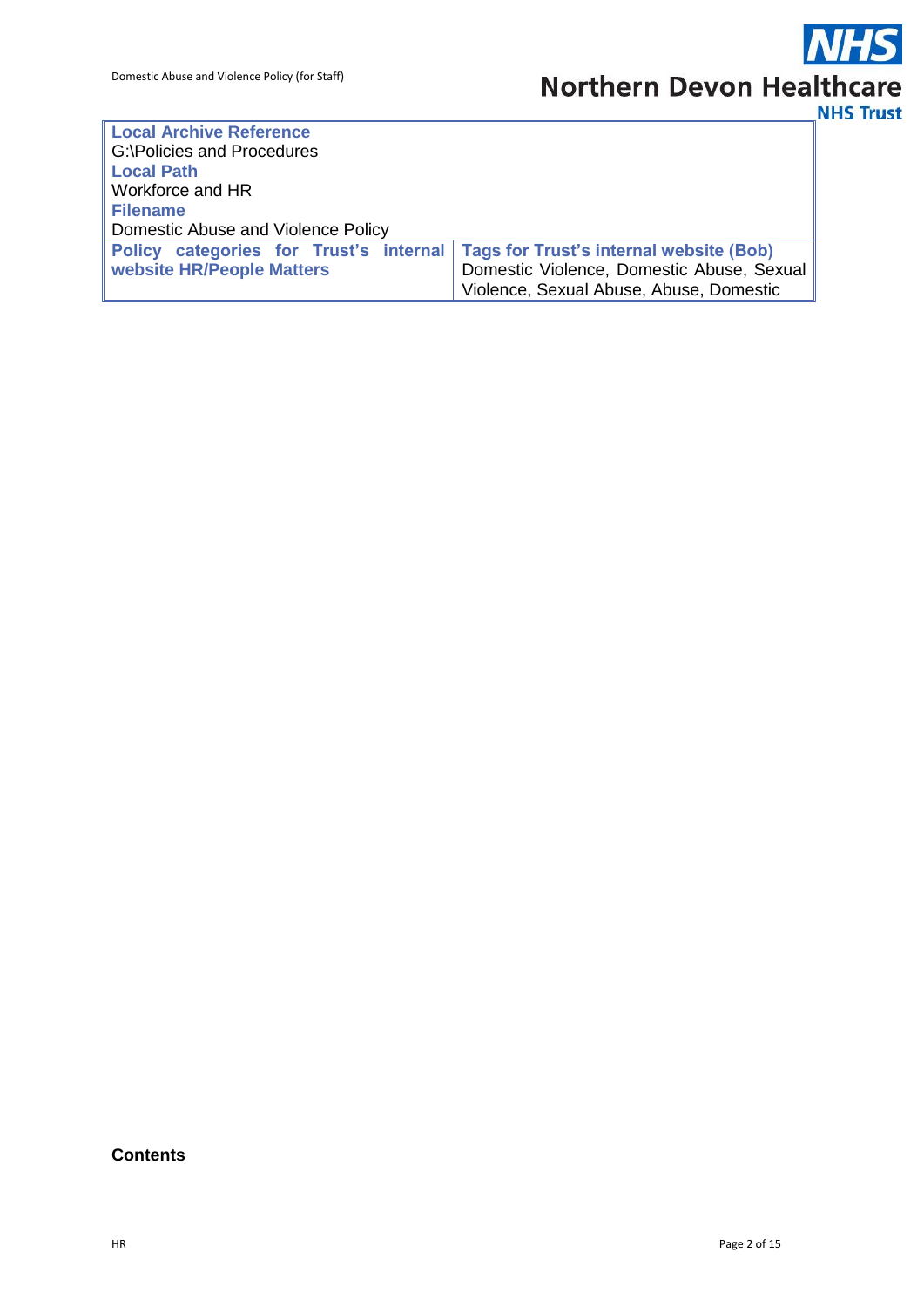## **NHS Northern Devon Healthcare**

**NHS Trust** 

|                                                    |                                                                                                                                                | NΗ |  |  |  |
|----------------------------------------------------|------------------------------------------------------------------------------------------------------------------------------------------------|----|--|--|--|
| 1                                                  |                                                                                                                                                |    |  |  |  |
| $\mathbf 2$                                        |                                                                                                                                                |    |  |  |  |
| 3                                                  |                                                                                                                                                |    |  |  |  |
| 4                                                  |                                                                                                                                                |    |  |  |  |
| 4.1<br>4.2<br>4.3<br>4.4<br>4.5<br>4.6<br>4.7<br>5 |                                                                                                                                                |    |  |  |  |
|                                                    |                                                                                                                                                |    |  |  |  |
| 5.1<br>5.2<br>5.3<br>5.4<br>5.5<br>5.6<br>5.7<br>6 | Role & Responsibilities of Occupational Health / Counselling Service 8<br>Role & Responsibilities of Risk Management/Trust Security Managers 9 |    |  |  |  |
| 6.1                                                |                                                                                                                                                |    |  |  |  |
| 6.2<br>6.3<br>6.4<br>7                             |                                                                                                                                                |    |  |  |  |
| 8                                                  |                                                                                                                                                |    |  |  |  |
| 9                                                  | <b>Perpetrators</b>                                                                                                                            | 12 |  |  |  |
| 10                                                 |                                                                                                                                                |    |  |  |  |
| 11                                                 |                                                                                                                                                |    |  |  |  |
| 12                                                 |                                                                                                                                                |    |  |  |  |
|                                                    |                                                                                                                                                |    |  |  |  |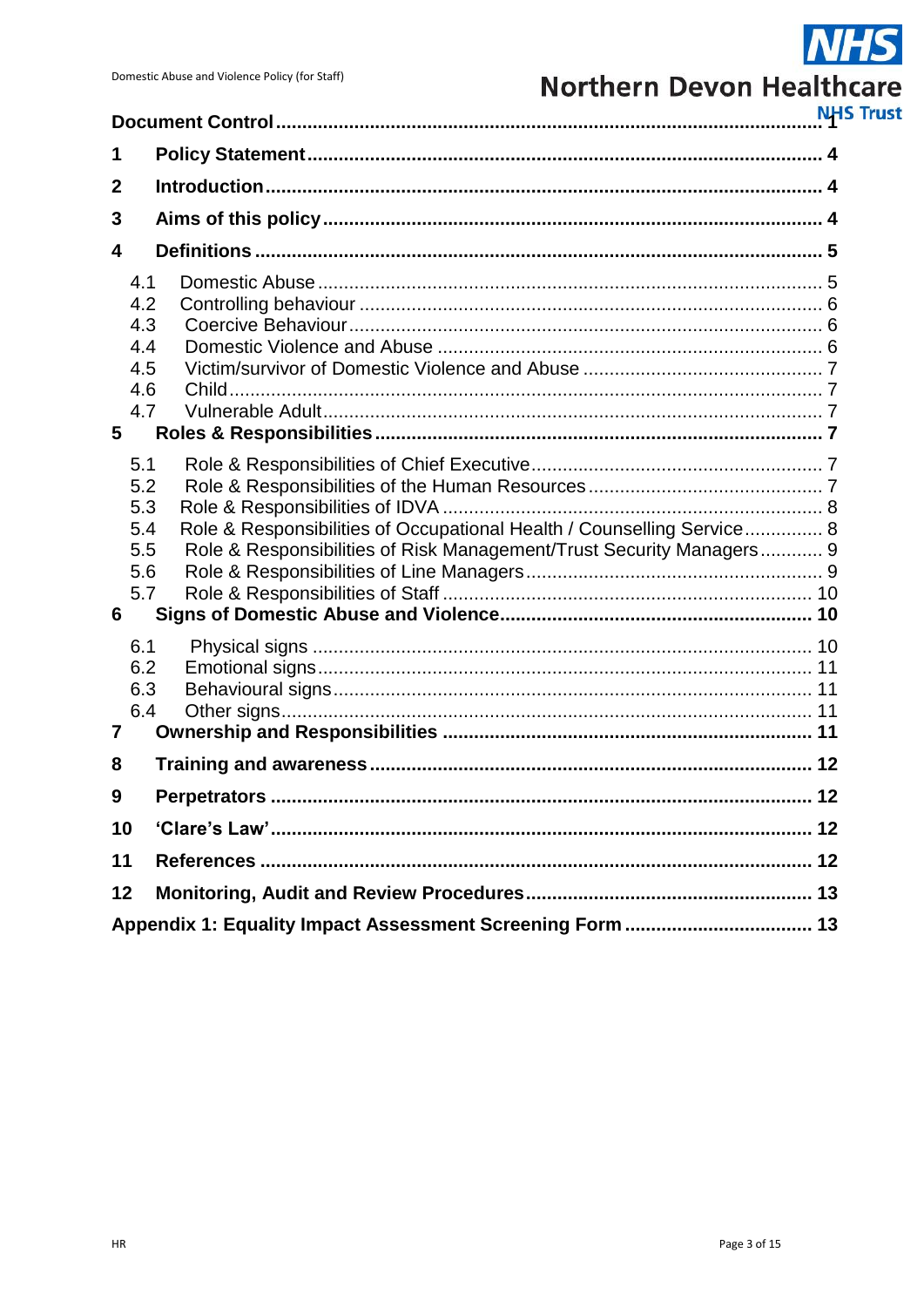

## <span id="page-3-0"></span>**1 Policy Statement**

Northern Devon Healthcare NHS Trust (the Trust*)* is committed to providing a supportive environment for those impacted by domestic abuse, offering reassurance that the organisation has an understanding of how the impact of domestic abuse may affect their work performance, and are aware of the support that can be offered.

This policy applies to all staff and includes those working in a temporary or voluntary capacity. It aims to ensure that all staff feel supported whilst at work. The principles in relation to the provision of support and guidance will also apply to agency workers.

## <span id="page-3-1"></span>**2 Introduction**

The Health & Safety at Work Act 1974 and the Management of Health and Safety at Work Regulations 1999 identify an employers' duty of care to the people they employ, be it physical or emotional. This means that the organisations have a legal responsibility should an employee be targeted at work to protect both the one experiencing the abuse and their coworkers.

Domestic abuse can have an enormous effect on an individual's physical and mental health. It is now well accepted that abuse (both in childhood and in adult life) is often the main factor in the development of depression, anxiety and other mental health disorders. It can also lead to sleep disturbances, self-harm, suicide and attempted suicide, eating disorders and alcohol and substance misuse. Domestic abuse, between partners (16 years and over) or between family members includes psychological, physical, sexual, financial, emotional control and abuse or social isolation and can occur in all social classes, regardless of gender or sexuality.

The Crime Survey for England & Wales of 2011/12 estimates that domestic abuse will affect 1 in 3 women and 1 in 6 men in their lifetime. It leads to, on average, two women being murdered each week and 30 men per year. It accounts for 15% of all violent crimes, but is still the least likely to be reported to the police. Research suggests a person subjected to domestic violence and abuse will have attended a health appointment 35 times prior to being killed. This highlights these are missed opportunities to ask about domestic abuse. Research suggests that there is a noticeable increase during pregnancy.

Domestic violence and abuse is a serious public health issue. Although reported cases of domestic violence and abuse are mainly experienced by women from their male partners or their former partners, domestic violence and abuse also takes place within same sex relationships, men can be abused by women and family members can be abused by siblings, children, grandchildren and other family members.

Although there are some groups who are more likely to be at risk of domestic violence and abuse it can be experienced by anyone regardless of gender, age, disability, religion, sexuality, ethnicity, other protected characteristics under the Equality Act 2010, educational history, family background, etc.

## <span id="page-3-2"></span>**3 Aims of this policy**

The Trust understands that domestic abuse often negatively impacts on a person's ability to work effectively. It affects absence rates, stress prevalence, productivity and turnover.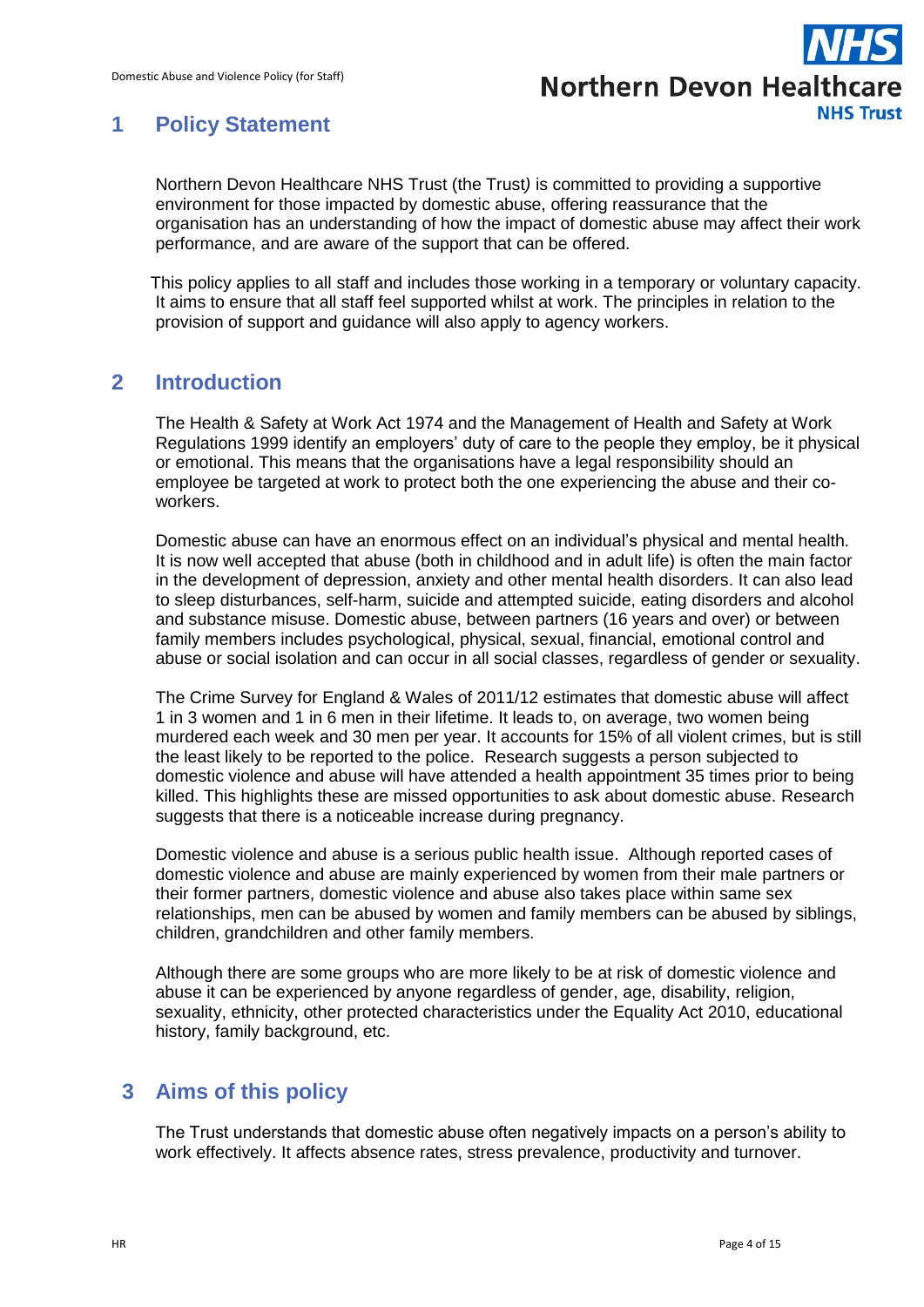# **Northern Devon Healthcare NHS Trust**

The aim of the policy is to:

- Send out a strong message that any abuse is unacceptable.
- Support employees experiencing safety issues inside/outside of work.
- Advise managers on how to support employees who may be experiencing problems of abuse at home.
- Increase awareness and understanding of domestic abuse, sexual abuse and stalking/ harassment.
- Develop an effective and supportive response to safety issues being experienced by employees.
- Offer practical suggestions and make employees aware of further help available.
- Reduce the impact of domestic abuse, sexual abuse or stalking/harassment on an employee's life.
- Decrease the risk of violence in the workplace from the possibility of the perpetrator visiting the workplace.
- Ensure that advice, guidance and support is available for managers, colleagues, occupational health and others in order to identify their different roles in supporting those who are (or have) experienced domestic abuse.
- Ensure staff who have been subjected to domestic abuse are not discriminated against in terms of their existing employment and ambitions for career development.
- Ensure that all staff who are supporting a person subjected to domestic violence and abuse are also being supported practically and emotionally.
- Actively support staff to identify and choose an appropriate course of action and ensure their safety and well-being are prioritised.

## <span id="page-4-1"></span><span id="page-4-0"></span>**4 Definitions**

#### **4.1 Domestic Abuse**

The cross-government definition of domestic violence and abuse is:

"Any incident or pattern of incidents of controlling, coercive, threatening behaviour, violence or abuse between those aged 16 or over who are, or have been intimate partners or family members regardless of gender or sexuality. The abuse can encompass, but is not limited to:

- Psychological: Intimidation, insulting, intentionally isolating a person from others i.e. friends and family, using children/pets as pawns as a mechanism to control.
- Physical: Shaking, smacking, punching, kicking, poking, biting, strangling, starving, and tying up, throwing objects, female genital mutilation, and honour violence. Physical effects are often in areas of the body that are hidden i.e. breast/abdomen
- Sexual: any sexual encounter without consent, including any unwanted touching or forced sexual activity including forced prostitution. Any person can experience sexual abuse. A perpetrator of sexual abuse can be either a stranger or someone known to the individual already
- Financial:- withholding money, confiscating money, refusal to allow the person to work, undermining efforts to find work, asking for explanations of money spent, not paying bills or withholding money for essentials i.e. food, heating etc.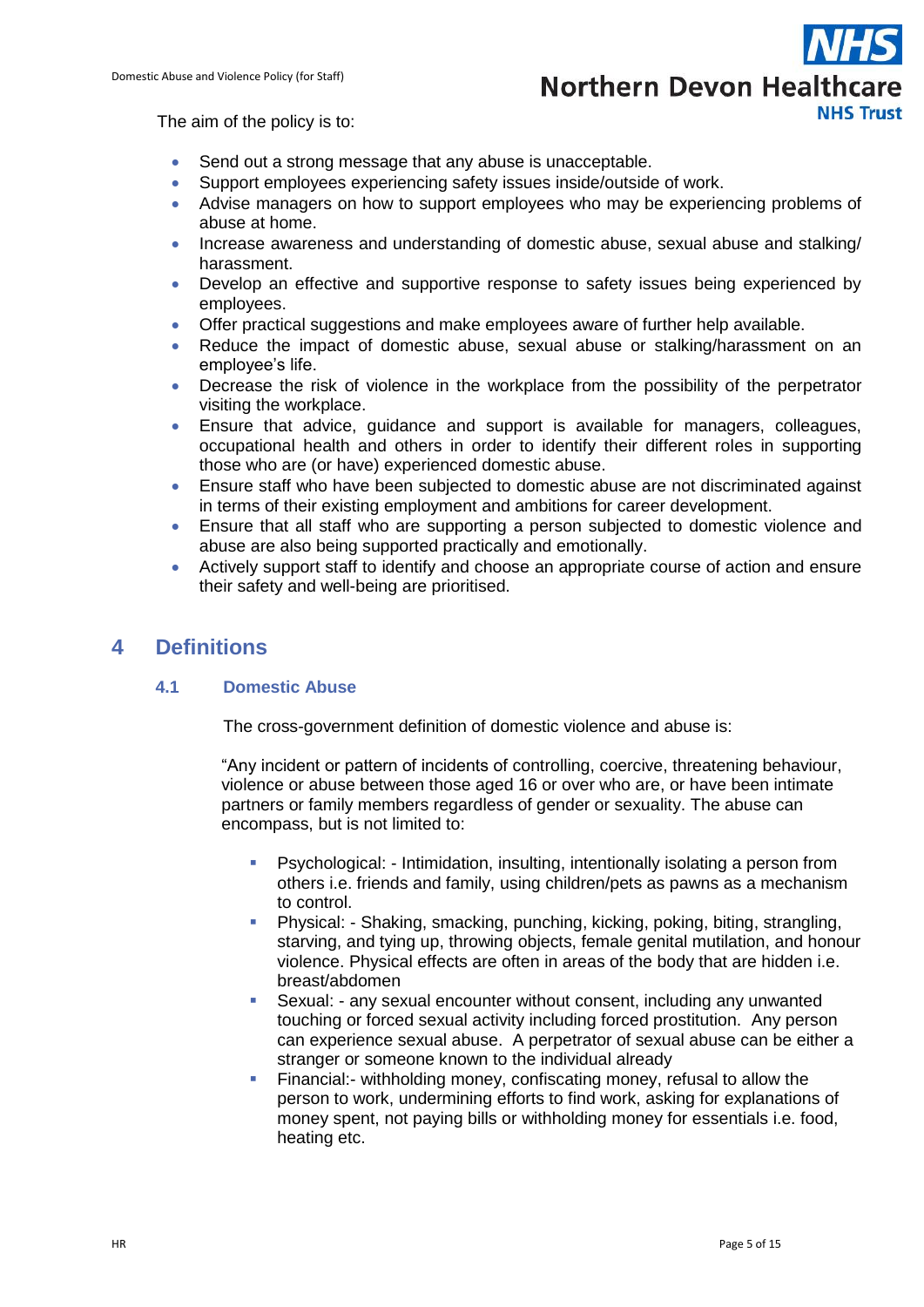

- **Emotional:** Swearing, undermining confidence, making racist or other derogatory remarks, making a partner feel unattractive, eroding independence.
- Harassment & Stalking: a series of acts which are intended to, or in fact, cause harassment to another person. It can involve, following the person subjected to domestic violence and abuse, threatening or repeated phone calls, coming to the person subjected to domestic violence and abuse's place of employment, leaving written messages or objects and vandalising the person subjected to domestic violence and abuse's property.
- Cyber-stalking: the use of the Internet to harass or threaten someone repeatedly. Involving e-mail, text messages, harassment in live chat situations, leaving inappropriate messages on message boards or guest books, other social media, sending viruses, or electronic identity theft.

[www.gov.uk/domestic-violence-and-abuse](http://www.gov.uk/domestic-violence-and-abuse) (2013)

#### <span id="page-5-0"></span>**4.2 Controlling behaviour**

Controlling behaviour is a range of acts designed to make a person subordinate and/or dependent by isolating them from sources of support, exploiting their resources and capabilities for personal gain, depriving them of the means needed for independence, resistance and escape and regulating their everyday behaviour.

#### <span id="page-5-1"></span>**4.3 Coercive Behaviour**

Coercive behaviour is an act or a pattern of acts of assaults, threats, humiliation and intimidation or other abuse that is used to harm, punish or frighten the person subjected to domestic violence and abuse.

The definition also includes so called 'honour'-based violence perpetuated against a person by family or community members.

#### <span id="page-5-2"></span>**4.4 Domestic Violence and Abuse**

Is:

 Systematic patterned behaviour designed, consciously or subconsciously, to control and dominate a partner/former partner or a family member.

Domestic Violence and Abuse is not:

- Solely consisting of acts of physical abuse it has long been recognised that abuse can take the form of sexual, emotional, psychological and/or financial abuse.
- A minor tiff
- An occasional heated argument
- **Loss of temper or self-control**
- **Caused by alcohol and/or drugs**
- **A** private quarrel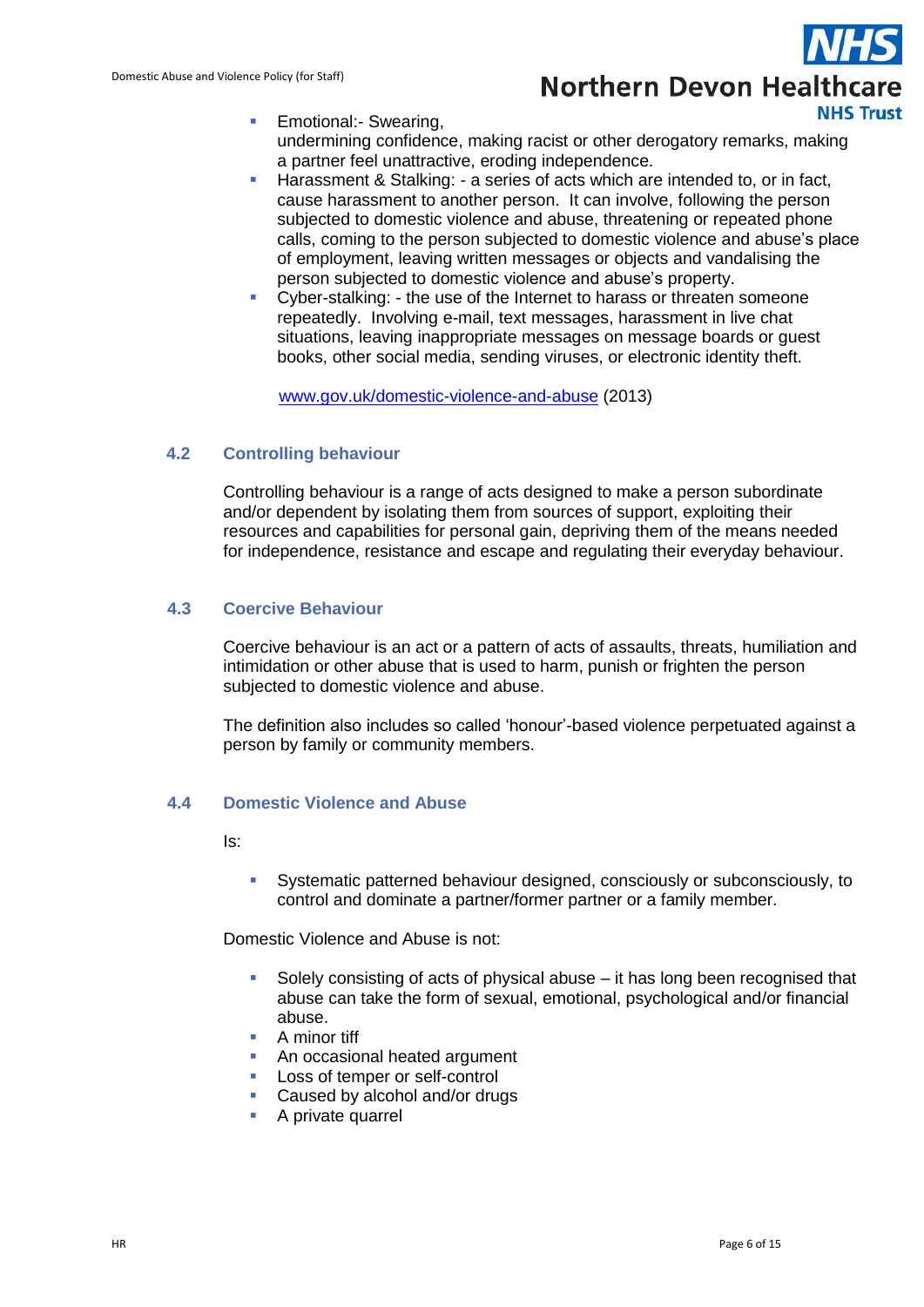

#### <span id="page-6-0"></span>**4.5 Victim/survivor of Domestic Violence and Abuse**

The term 'victim' is often perceived as negative. Some policies refer to those experiencing domestic violence and abuse as 'survivors' as they are often surviving the abuse on a daily basis. This policy will use the term 'a person subjected to domestic violence and abuse'. This will refer to 'anyone who has been injured or has been emotionally, financially or sexually abused by a person with whom they have or have had an intimate relationship or by a family member.

#### <span id="page-6-1"></span>**4.6 Child**

A child is anyone who has not yet reached their  $18<sup>th</sup>$  birthday (Children Act 1989)

#### <span id="page-6-2"></span>**4.7 Vulnerable Adult**

A vulnerable adult is a person who is or may be in need of community care services by reason of mental or other disability, age or illness; and who is or may be unable to take care of him or herself, or unable to protect him or herself against significant harm or exploitation.

**NOTE**: - The list and examples above are intended to be illustrative and are not exhaustive.

### <span id="page-6-4"></span><span id="page-6-3"></span>**5 Roles & Responsibilities**

#### **5.1 Role & Responsibilities of Chief Executive**

The Chief Executive has the overall responsibility for all personnel matters and for ensuring mechanisms are in place for the overall implementation, maintenance, monitoring and revision of this Policy.

#### <span id="page-6-5"></span>**5.2 Role & Responsibilities of the Human Resources**

The Trust's Human Resource Department will hold the responsibility for providing advice and guidance on the practical application of this policy for managers and staff. Updating of the policy will be in line with any statutory and NHS contractual amendments.

The Human Resources Team will:

- Support managers when they are dealing with an employee who has been abused or who may be the perpetrator of abuse.
- Work jointly with Independent Domestic Violence Advisors (IDVA) and if appropriate, Occupational Health, in the support of line managers to monitor reasons for sickness absence/performance related to abuse and plan strategies to deal with the issues.
- **Provide advice and discretion on a case by case basis relating to such things** as monitoring of absence separately from other sickness absence, time off to access legal advice or attend Court etc. under the Special Leave Policy and any other appropriate policies/procedures.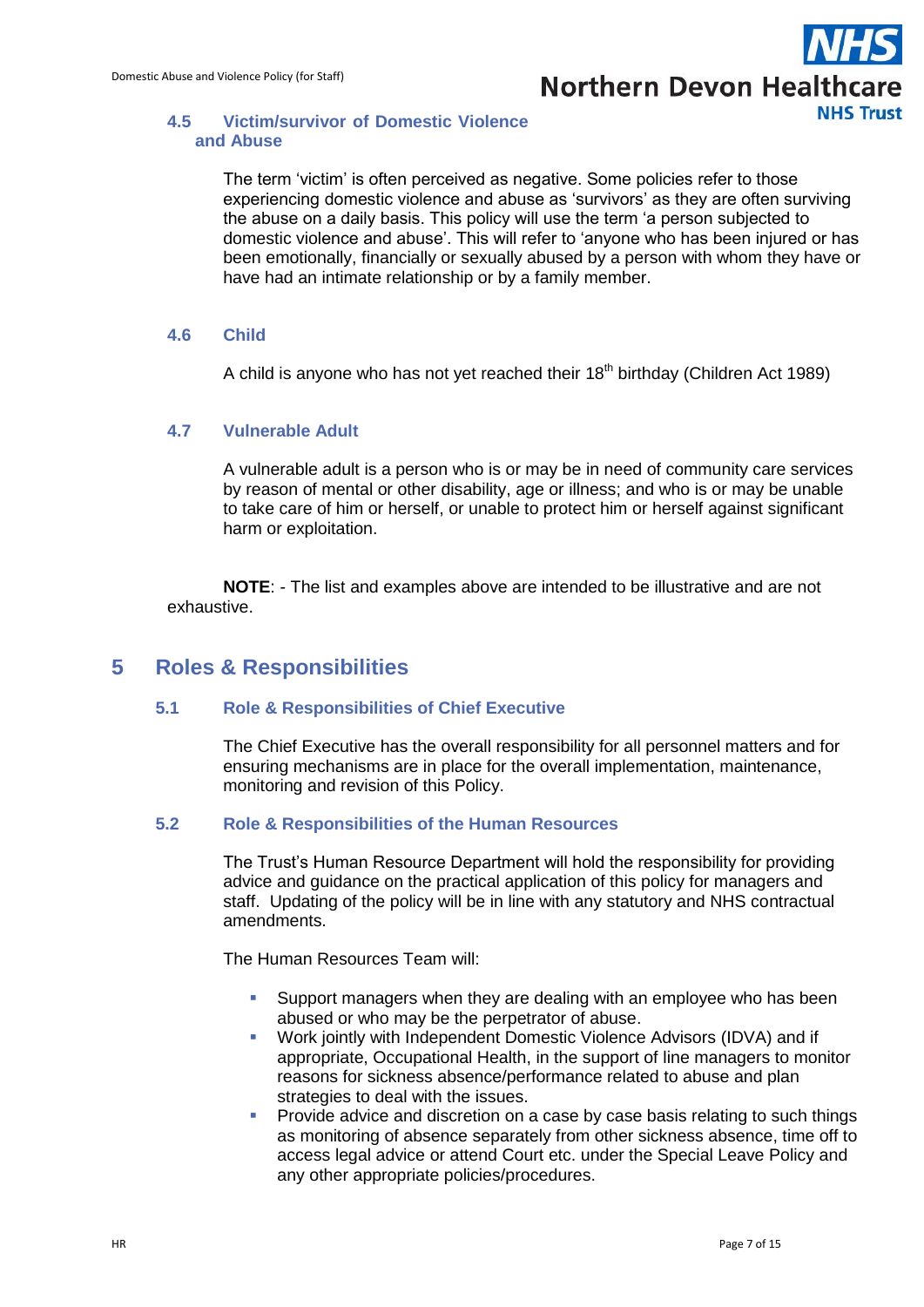

**Ensure staff confidentiality is** maintained.

NOTE: sickness absence standards may be varied including making reasonable adjustments for domestic violence and abuse.

 Offer support/advice on changes in working patterns, hours etc. including changes in work site if appropriate, on a case by case basis.

#### <span id="page-7-0"></span>**5.3 Role & Responsibilities of IDVA**

The main purpose of independent domestic violence advisors (IDVA) is to address the safety of a person subjected to domestic violence and abuse at high risk of harm from intimate partners, ex-partners or family members to secure their safety and the safety of their children.

Serving as a person subjected to domestic violence and abuse's primary point of contact, IDVAs normally work with their clients from the point of crisis to assess the level of risk. They also discuss the range of suitable options leading to the creation of a workable safety plan.

They are proactive in implementing the plans, which address immediate safety, including practical steps to protect people subjected to domestic violence and abuse and their children, as well as longer-term solutions. These plans will include actions from the Multi-agency Risk Assessment Conference (MARAC) as well as sanctions and remedies available through other organisations. IDVAs support and work over the short to medium term to put a person subjected to domestic violence and abuse on the path to long term safety. IDVAs receive specialist accredited training and hold a nationally recognised qualification.

Since they work with the highest risk cases, IDVAs are most effective as part of an IDVA service and within a multi-agency framework. The IDVA's role in all multiagency settings is to keep the client's perspective and safety at the centre of proceedings.

**The IDVA service can be contacted via North Devon District Hospital switchboard on**

#### **01271 322577**

At the time of publication direct contact details for Health IDVA Vicky Hemmingway

are:

NDADA Office: 01271 370080 or 07581 629498

Secure e-mail is vickyh@ndada.co.uk.

Alternatively if a member of staff does not wish to see the internal health IDVA they can access Domestic Abuse services (across Devon) called LEESAR Partners. These can be contacted on 0345 1551074 or admin@splitzdevon.org

#### <span id="page-7-1"></span>**5.4 Role & Responsibilities of Occupational Health / Counselling Service**

Occupational Health Services will: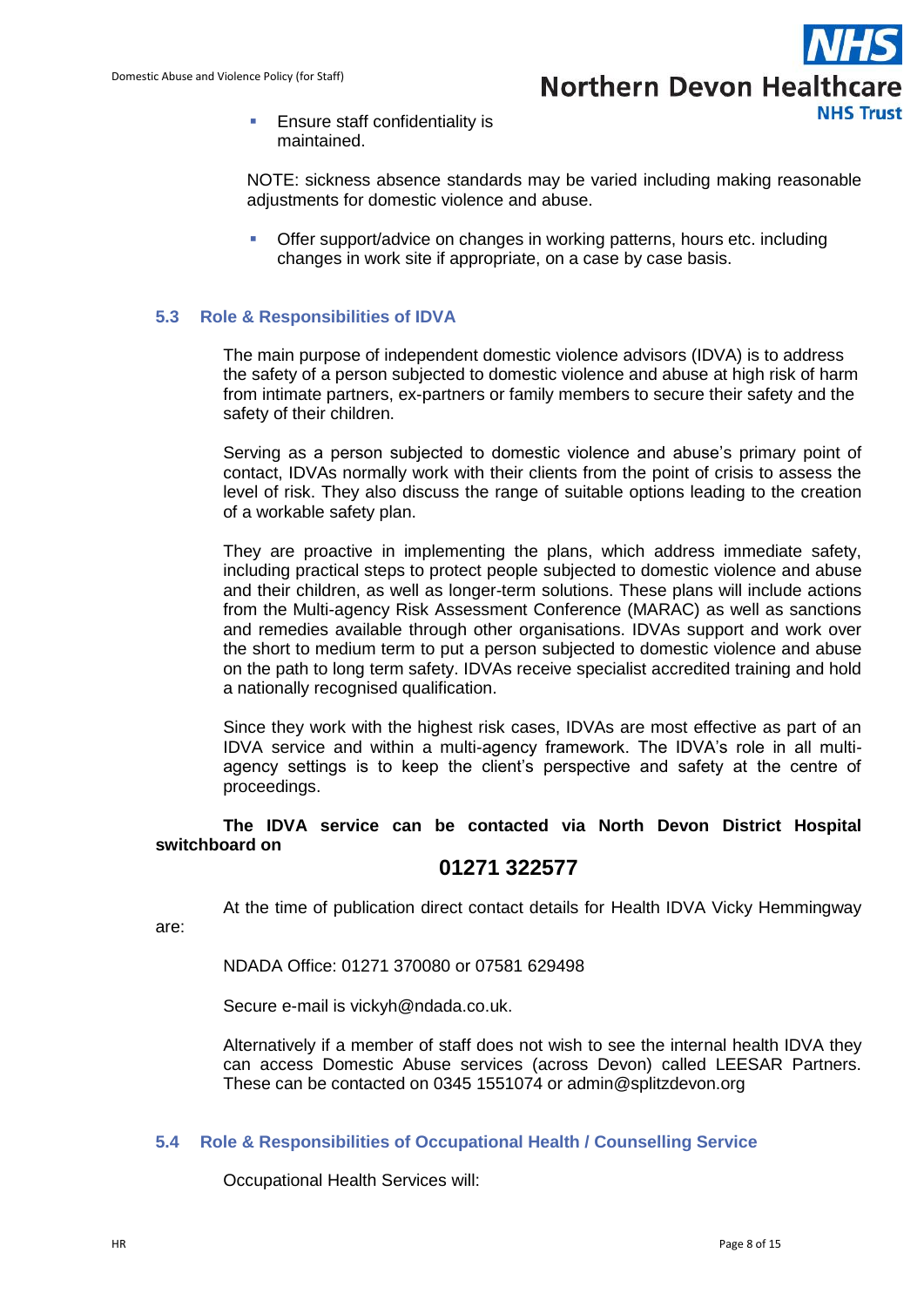

- Support individuals who have experienced abuse, and advise them and their manager of any further support that can be offered / accessed.
- Respond to specific management and self-referrals, on a confidential basis, provide a confidential, advisory and support service to individuals through counselling, information and training with strategies and techniques in how to manage stress caused by abuse, individually or with others.
- Offer counselling services

#### <span id="page-8-0"></span>**5.5 Role & Responsibilities of Risk Management/Trust Security Managers**

Risk Management/Trust Security Managers will:

- **Co-ordinate reported incidents using Datix**
- **IDVA will support managers to undertake a risk assessment if a risk of safety** is likely in the workplace and alert security personnel if necessary.
- The Trust's Local Security Manager(s) will provide advice and guidance on security matters on request including appropriate security procedures according to the individual workplace.

#### <span id="page-8-1"></span>**5.6 Role & Responsibilities of Line Managers**

Line managers will be responsible for familiarising themselves with the contents of this policy so that they can provide guidance and support to their staff in accordance with the aims of this Policy (see above).

Line managers must deal with all staff sympathetically and react promptly and appropriately to issues brought to their attention.

Line Managers will maintain confidentiality and discretion when supporting any staff member under this Policy.

The manager must view all concerns with an open mind and follow a fair and justifiable decision making process with regards to the actions they take and support offered to employees.

Line managers will be responsible for ensuring that, once notified by an employee that there is a risk of domestic abuse and violence, they undertake an appropriate Risk Assessment to ensure the safety of the employee whilst at work. The risk assessment should be repeated regularly to ensure that it is kept up to date.

Managers need to:

- Attend domestic violence awareness training (which may form part of sickness absence training) to understand what it is, its prevalence, impact in terms of absenteeism and performance, adverse effect on colleagues, potential dangers to a person subjected to domestic violence and abuse and legislative implications for the Trust
- **•** Develop a sensitive and non-judgemental approach when dealing with staff members who have experienced domestic violence and abuse, taking time to listen to the staff member and taking what they say seriously
- Ensure any discussion about the staff member's situation takes place in privacy and that confidentiality is respected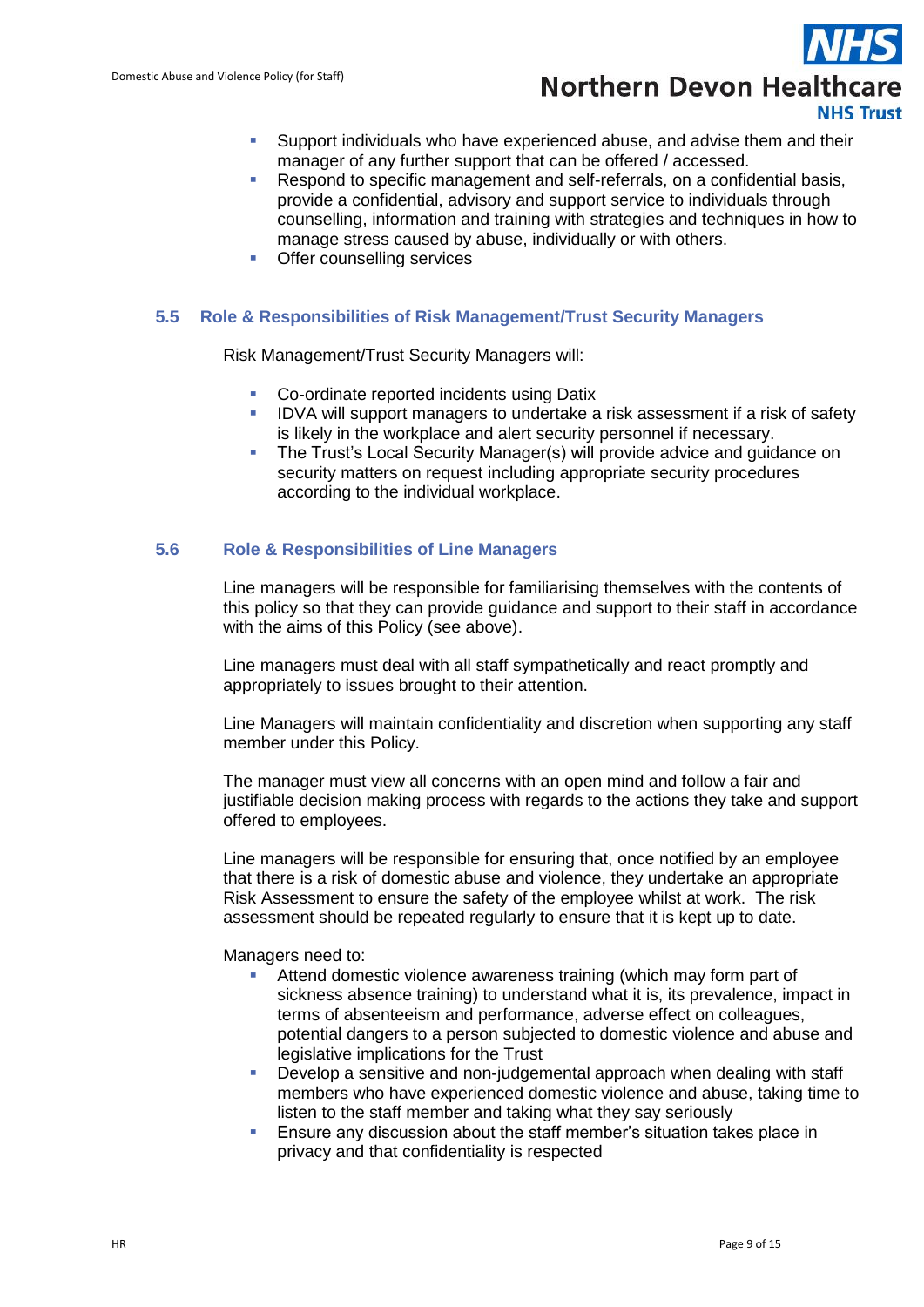## **Northern Devon Healthcare NHS Trust**

- Understand that the member of staff may not wish to approach their line manager and may prefer to involve a third party such as a colleague
- Be aware there may be additional issues faced by the member of staff because of, for example, their age, gender, sexuality, ethnic background, disability etc.
- Respect the choices and decisions the staff member may make about their situation
- Be aware of the support available including IDVA / Trust Local Security Management Specialist(s), Occupational Health etc. and explore these options with the staff member
- **Ensure domestic violence information is displayed and that materials and** contact details are made readily available and can be accessed discreetly by all staff
- Contact HR and IDVA immediately if concerns are raised

#### <span id="page-9-0"></span>**5.7 Role & Responsibilities of Staff**

Employees are responsible for co-operating with procedures enabled by this policy and must make every effort to attend meetings arranged by management.

Employees will be asked to help with the relevant risk assessment(s); it is important that any advice an employee has received from their doctor or other internal/external sources which could impact on the assessment is passed on to the line manager or person carrying out the risk assessment(s).

Members of staff need to:

- Participate in domestic violence awareness training provided to understand what it is, its prevalence and potential adverse effects on a person subjected to domestic violence and abuse
- **-** Develop a sensitive and non-judgemental approach when dealing with colleagues who have experienced domestic violence and abuse, taking time to listen to the staff member and taking what they say seriously
- Not attempt to counsel a person subjected to domestic violence and abuse, but listen to them and provide information regarding support mechanisms and encourage staff members to seek support from the appropriate sources. Expert support is available via the in-house Independent Domestic Violence Advocate (IDVA)
- At all times, staff should seek the advice of IDVA and/or a senior manager.

**NOTE:** there is a separate Domestic Violence Abuse Policy for members of the public/patients.

## <span id="page-9-2"></span><span id="page-9-1"></span>**6 Signs of Domestic Abuse and Violence**

#### **6.1 Physical signs**

- Unexpected burns or bruises, areas of superficial reddening of the skin consistent with slaps, injuries in various stages of healing or chronic injuries.
- Injuries in areas of the body inconsistent with falls, walking into doors or other explanations given.
- Injuries to the breast, chest and abdomen. Battered women are more likely to be injured in these areas and are common injuries during pregnancy.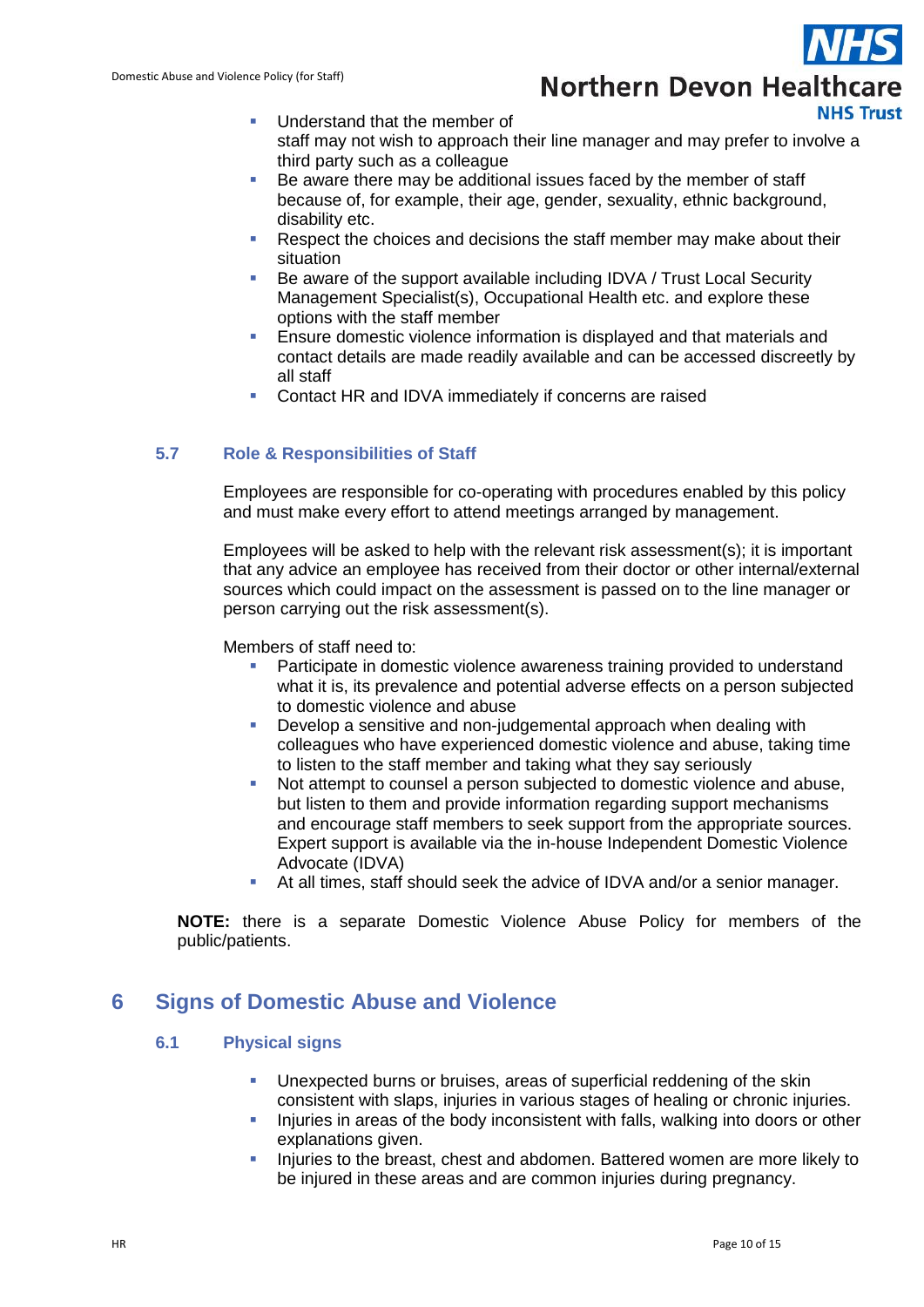## **Northern Devon Healthcare NHS Trust**

- Injuries to face, head or neck.
- Evidence of sexual abuse, or frequent gynaecological problems in women.
- Frequent unexplained visits to the doctor  $-$  or explained with vague symptoms.
- Frequent use of pain medications.

#### <span id="page-10-0"></span>**6.2 Emotional signs**

- **Panic attacks / anxiety / depression.**
- **Exhibiting severe stress reactions.**
- **Emotional exhaustion, lack of emotional control.**
- Impaired thinking.
- Decreased concentration / attention span.
- **E**ruptions of aggressiveness, anger out of context.
- **Alcohol / drug misuse.**
- **Filter** Frequent use of minor tranquilisers

#### <span id="page-10-1"></span>**6.3 Behavioural signs**

- **Person may be frightened, evasive, ashamed or embarrassed.**
- Startle response is elevated.
- **Withdrawn and quiet due to feelings of isolation.**
- Low self-esteem.

#### <span id="page-10-2"></span>**6.4 Other signs**

- Unusual number of calls from home and strong reaction to these calls.
- **Arriving at work late, needing to leave early.**
- **Secretive about home life.**
- **Partner may attempt to limit their work or social contacts.**
- **Partner may ridicule them in public.**
- Partner exerts unusual amount of control over their life.

## <span id="page-10-3"></span>**7 Ownership and Responsibilities**

A person experiencing domestic violence and abuse is likely to raise the matter with the individual with whom they feel most comfortable. Having regard to this, line managers (supported by Occupational Health and/or HR as appropriate) will be satisfactorily equipped to respond positively and appropriately to such a disclosure.

It is therefore a requirement that line managers will:

- be available and approachable for those staff experiencing domestic violence and abuse
- listen, reassure and support individuals
- keep any information confidential (subject to the requirements of child and/or Adult protection)
- respond in a sensitive, non-judgemental manner
- ensure the staff member is aware of the options available to them
- encourage the staff member to seek the advice of other relevant agencies.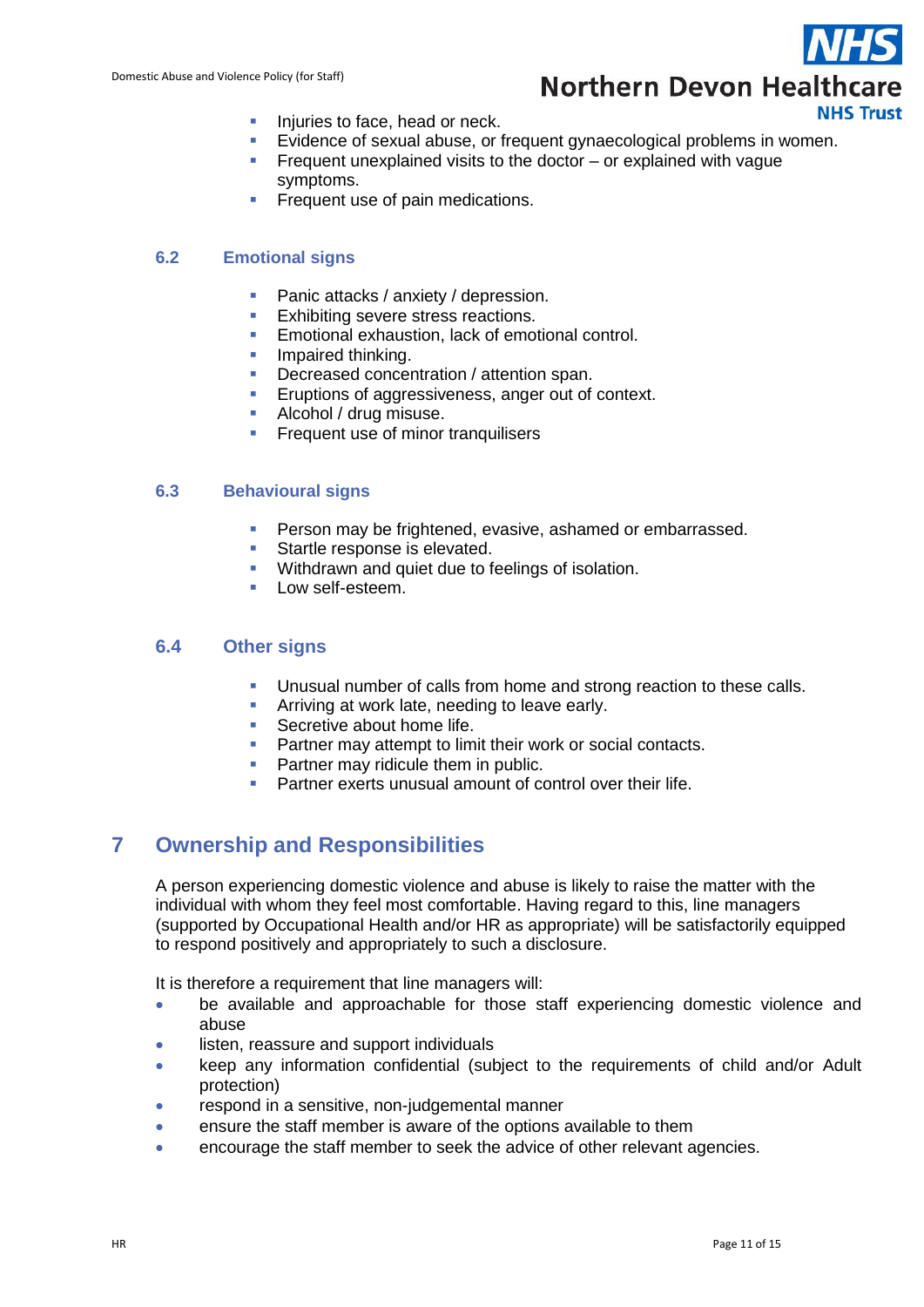

## <span id="page-11-0"></span>**8 Training and awareness**

Training will be provided by the Trust and should be included within sickness absence management training (at New Manager and Experienced Manager levels); training could include an e-learning module. Details of the training available will be published on STAR.

### <span id="page-11-1"></span>**9 Perpetrators**

Perpetrators are not just men abusing women or women abusing men; they could be a member of the family, a friend or a same sex partner, or an existing employee.

In order to protect an employee person subjected to domestic violence and abuse, where any perpetrator or alleged perpetrator attempts to enter Trust premises, staff are advised to follow the relevant security procedures according to the individual workplace.

If the alleged perpetrator is an employee of the Trust they should be aware that domestic violence and abuse is a serious matter that can lead to criminal charges.

It may be appropriate to refer to the following policies:

- Bullying & Harassment Policy
- Alcohol & Substance Misuse policy
- Lone workers Policy
- **•** Grievance and Disciplinary Policies and Procedures

The perpetrator may disclose their behaviour to their line manager/HR.

Access will be facilitated to available support agencies

### <span id="page-11-2"></span>**10 'Clare's Law'**

'Domestic Violence Disclosure Scheme' (Clare's Law) gives members of the public a 'right to ask' Police where they have a concern that their partner may pose a risk to them or a member of their friends/family, noting this will only highlight perpetrators that have been convicted previously. Police will release information on a need to know basis, with safety of the partner/family as their prime concern.

### <span id="page-11-3"></span>**11 References**

#### **Legislation**

The organisations' duty of care towards its staff is determined externally by;

- Health and Safety at Work Act (1974)
- Human Rights Act (1998)
- Data Protection Act (2018)
- Equality Act (2010)
- Health and Safety Executive (2004) Working Together to reduce Stress at Work: A guide for employees.
- Health and Safety Executive (2008) Management Standards for Work Related Stress [www.hse.gov.uk/stress/standards](http://www.hse.gov.uk/stress/standards)
- Children's' Act 2004
- Safeguarding Adults join group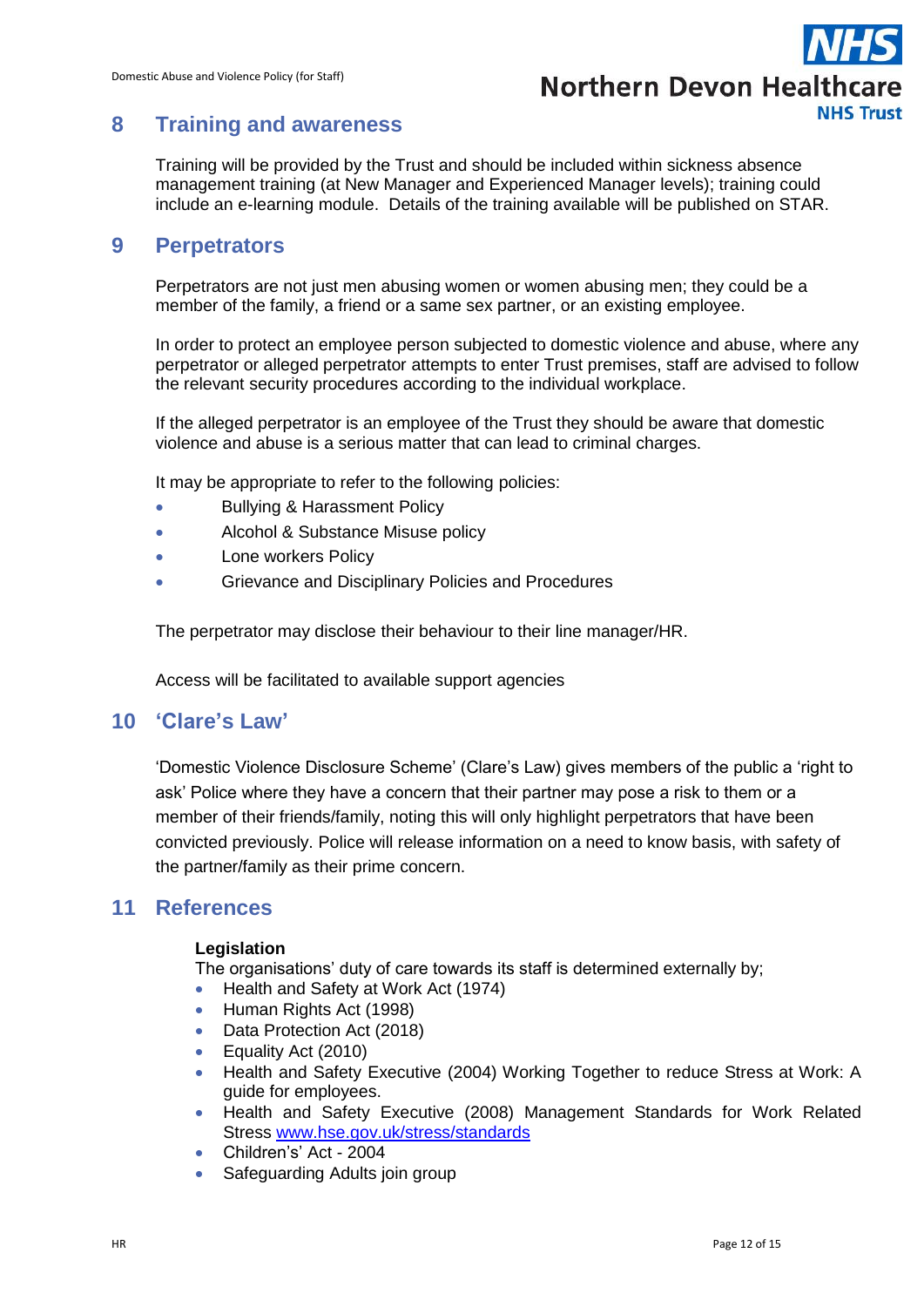

Other standard the Trust is measured against includes:

- Care Quality Commission
- Health &Safety Executive
- Wellbeing at Work Strategy
- National Audits
- [Mindful Employer Charter Standards](http://www.mindfulemployer.net/charter)
- NHS Staff Council Domestic violence and abuse: supporting NHS staff

**Women's Aid (England)** https://www.womensaid.org.uk **The Samaritans** https://www.samaritans.org **Victim Support** https://www.victimsupport.org.uk **Refuge** http://www.refuge.org.uk **Men's Advice Line** http://www.mensadviceline.org.uk

## <span id="page-12-0"></span>**12 Monitoring, Audit and Review Procedures**

This policy will be monitored and audited on a regular basis. A full review will take place every three years unless legislative changes determine otherwise.

<span id="page-12-1"></span>

| <b>Appendix 1: Equality Impact Assessment Screening Form</b> |                                                                    |                                         |                                    |                                     |  |
|--------------------------------------------------------------|--------------------------------------------------------------------|-----------------------------------------|------------------------------------|-------------------------------------|--|
| <b>Title</b>                                                 | Domestic Violence and Abuse Policy                                 |                                         |                                    |                                     |  |
| Author                                                       | Linsey Clements, Head of Staff Health and Wellbeing and Engagement |                                         |                                    |                                     |  |
| <b>Directorate</b>                                           | Workforce & Organisational Development                             |                                         |                                    |                                     |  |
| Team/<br>Dept.                                               | <b>HR Operations</b>                                               |                                         |                                    |                                     |  |
| <b>Document Class</b><br>Policy                              |                                                                    | <b>Document Status</b><br><b>Review</b> | <b>Issue Date</b><br>December 2018 | <b>Review Date</b><br>December 2021 |  |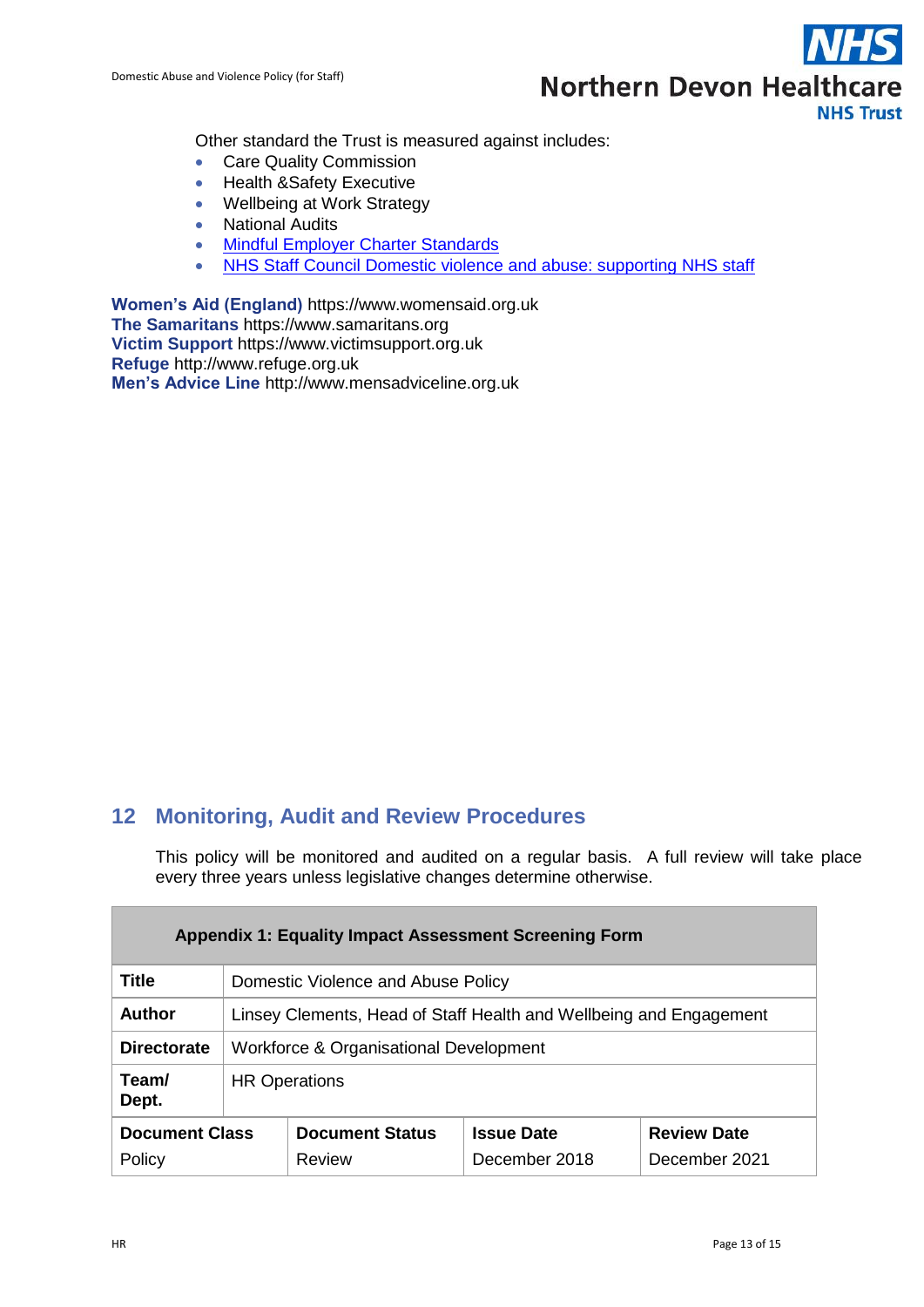**NHS Trust** 

| $\mathbf{1}$                                                                                                                                                                                                                                                                                                                                                                                                                                                                                                                                                                                          | What are the aims of the document?                                                                                                                                                         |                                                                                                                                                                              |                                              |                            |                                                                                    |
|-------------------------------------------------------------------------------------------------------------------------------------------------------------------------------------------------------------------------------------------------------------------------------------------------------------------------------------------------------------------------------------------------------------------------------------------------------------------------------------------------------------------------------------------------------------------------------------------------------|--------------------------------------------------------------------------------------------------------------------------------------------------------------------------------------------|------------------------------------------------------------------------------------------------------------------------------------------------------------------------------|----------------------------------------------|----------------------------|------------------------------------------------------------------------------------|
|                                                                                                                                                                                                                                                                                                                                                                                                                                                                                                                                                                                                       |                                                                                                                                                                                            | This policy applies to all employees and relates to providing advice and guidance on<br>the management of domestic abuse and violence in relation to staff                   |                                              |                            |                                                                                    |
| $\overline{2}$                                                                                                                                                                                                                                                                                                                                                                                                                                                                                                                                                                                        |                                                                                                                                                                                            | What are the objectives of the document?                                                                                                                                     |                                              |                            |                                                                                    |
|                                                                                                                                                                                                                                                                                                                                                                                                                                                                                                                                                                                                       | circumstances.                                                                                                                                                                             | The policy provides guidance for both employees and their managers. The aim of this<br>policy is to assist employees in relation to domestic abuse and violence according to |                                              |                            |                                                                                    |
| 3                                                                                                                                                                                                                                                                                                                                                                                                                                                                                                                                                                                                     |                                                                                                                                                                                            |                                                                                                                                                                              | How will the document be implemented?        |                            |                                                                                    |
|                                                                                                                                                                                                                                                                                                                                                                                                                                                                                                                                                                                                       | Published on Bob                                                                                                                                                                           | Announced in Chief Executive Bulletin<br>Included in Induction information<br>Shared through HR learning events including sickness absence management training               |                                              |                            |                                                                                    |
| $\overline{\mathbf{4}}$                                                                                                                                                                                                                                                                                                                                                                                                                                                                                                                                                                               |                                                                                                                                                                                            |                                                                                                                                                                              |                                              |                            | How will the effectiveness of the document be monitored?                           |
|                                                                                                                                                                                                                                                                                                                                                                                                                                                                                                                                                                                                       | Monitoring compliance with this policy will be the responsibility of the HR Team. This<br>will be undertaken by regular reviews at the HR Operations Team meetings policy<br>agenda topic. |                                                                                                                                                                              |                                              |                            |                                                                                    |
|                                                                                                                                                                                                                                                                                                                                                                                                                                                                                                                                                                                                       | practice.                                                                                                                                                                                  |                                                                                                                                                                              |                                              |                            | Where non-compliance is identified, support and advice will be provided to improve |
| 5                                                                                                                                                                                                                                                                                                                                                                                                                                                                                                                                                                                                     |                                                                                                                                                                                            |                                                                                                                                                                              | Who is the target audience of the document?  |                            |                                                                                    |
|                                                                                                                                                                                                                                                                                                                                                                                                                                                                                                                                                                                                       | All employees                                                                                                                                                                              |                                                                                                                                                                              |                                              |                            |                                                                                    |
| 6                                                                                                                                                                                                                                                                                                                                                                                                                                                                                                                                                                                                     | Is consultation required with stakeholders, e.g. Trust committees and equality<br>groups?<br>Yes                                                                                           |                                                                                                                                                                              |                                              |                            |                                                                                    |
| $\overline{7}$                                                                                                                                                                                                                                                                                                                                                                                                                                                                                                                                                                                        |                                                                                                                                                                                            |                                                                                                                                                                              | Which stakeholders have been consulted with? |                            |                                                                                    |
|                                                                                                                                                                                                                                                                                                                                                                                                                                                                                                                                                                                                       |                                                                                                                                                                                            |                                                                                                                                                                              | <b>Equality and Diversity Manager</b>        |                            |                                                                                    |
|                                                                                                                                                                                                                                                                                                                                                                                                                                                                                                                                                                                                       | <b>IDVA</b>                                                                                                                                                                                | Pay & Review Sub-Group                                                                                                                                                       |                                              |                            |                                                                                    |
|                                                                                                                                                                                                                                                                                                                                                                                                                                                                                                                                                                                                       |                                                                                                                                                                                            | Partnership Forum                                                                                                                                                            |                                              |                            |                                                                                    |
| 8                                                                                                                                                                                                                                                                                                                                                                                                                                                                                                                                                                                                     | <b>Equality Impact Assessment</b>                                                                                                                                                          |                                                                                                                                                                              |                                              |                            |                                                                                    |
| • Where you think that the policy could have a <b>positive</b> impact on any of the equality<br>group(s) like promoting equality and equal opportunities or improving relations<br>within equality groups, cross the 'Positive impact' box.<br>Where you think that the policy could have a negative impact on any of the<br>equality group(s) i.e. it could disadvantage them, cross the 'Negative impact' box.<br>• Where you think that the policy has no impact on any of the equality group(s)<br>listed below i.e. it has no effect currently on equality groups, cross the 'No impact'<br>box. |                                                                                                                                                                                            |                                                                                                                                                                              |                                              |                            |                                                                                    |
|                                                                                                                                                                                                                                                                                                                                                                                                                                                                                                                                                                                                       | <b>Equality Group</b>                                                                                                                                                                      | <b>Positive</b><br><b>Impact</b>                                                                                                                                             | <b>Negative</b><br><b>Impact</b>             | <b>No</b><br><b>Impact</b> | <b>Comments</b>                                                                    |
|                                                                                                                                                                                                                                                                                                                                                                                                                                                                                                                                                                                                       | Age                                                                                                                                                                                        |                                                                                                                                                                              |                                              | $\sqrt{}$                  |                                                                                    |
|                                                                                                                                                                                                                                                                                                                                                                                                                                                                                                                                                                                                       | <b>Disability</b>                                                                                                                                                                          |                                                                                                                                                                              |                                              | $\sqrt{ }$                 |                                                                                    |
|                                                                                                                                                                                                                                                                                                                                                                                                                                                                                                                                                                                                       | <b>Gender</b>                                                                                                                                                                              | $\sqrt{}$                                                                                                                                                                    |                                              |                            |                                                                                    |